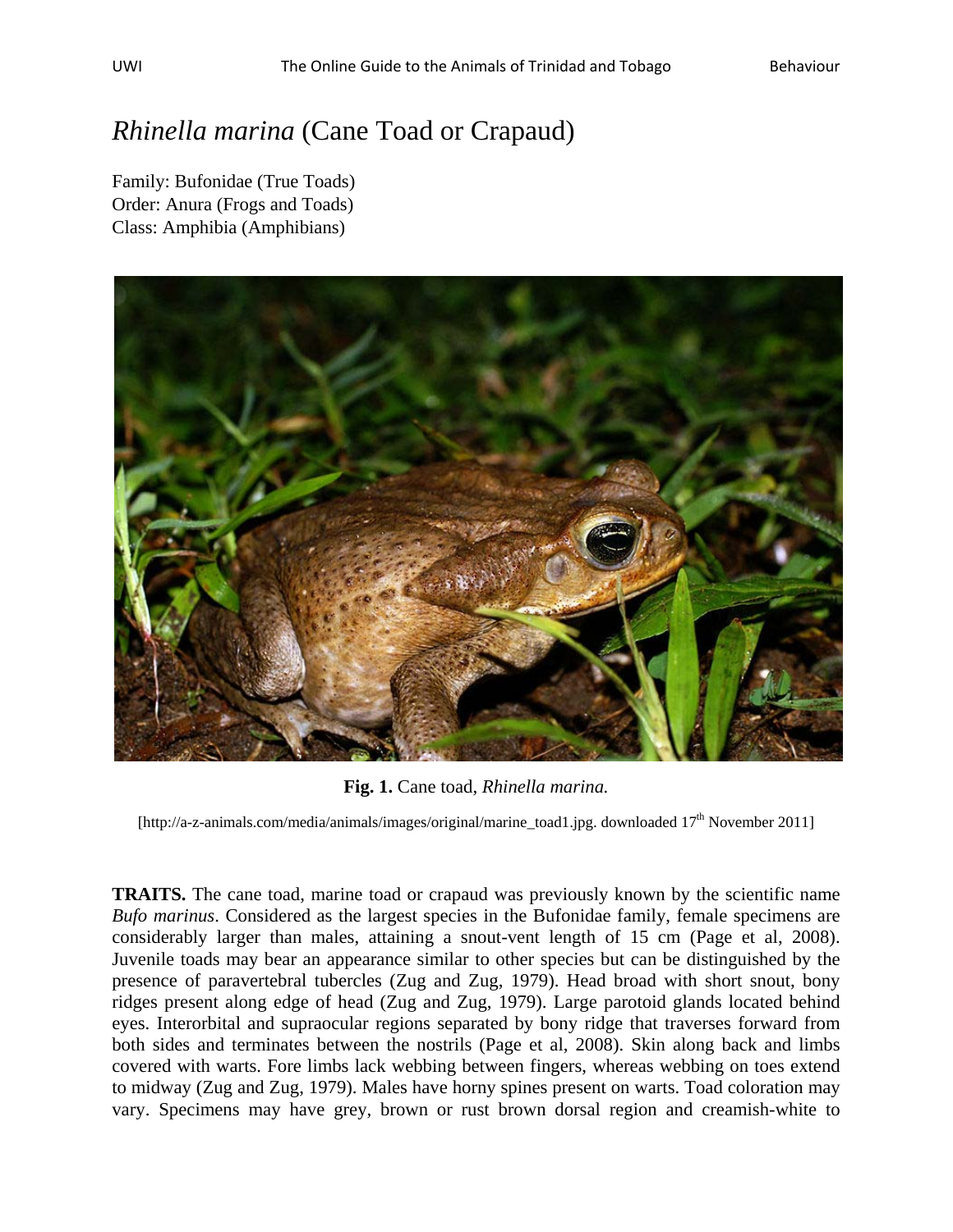yellow ventral region with brown blotches (Zug and Zug, 1979). Juveniles have mottled dorsal patterning of bars or lines. This patterning can also be observed on adult females (Zug and Zug, 1979). Tadpoles have rounded bodies and range between 10 to 35mm (Page et al, 2008). Body and tail black to brown with white speckled under belly and a pale stripe along lower caudal muscle. Mouth is typical oral disc with serrated marginal papilla (Zug and Zug, 1979).

**ECOLOGY.** *R. marina* is a lowland toad inhabiting areas that are primarily below 1000 m; however altitude appears to be dependent on minimum temperature that the toad can tolerate. Habitats that are at higher latitudes would have toads existing at lower altitudes (Zug and Zug, 1979). Specimens have been located in various habitats ranging from sandy beaches and forests, to flood plains. Toads seem to avoid areas of overly dense vegetative growth, which is speculated, can be a hindrance to species dispersal (Page et al, 2008). The highest density of toads is observed in close proximity to, and is related to the degree of human habitation; hence their ability to thrive in disturbed habitats. Natural habitats of toads range from Texas, Mexico, Central and northern Southern America, Amazon Basin (Brandt and Mazzotti, 2005), and Trinidad and Tobago (IUCN, 2010). Toads have been introduced into several countries throughout the world including Africa, Asia, Australia, the Caribbean, New Guinea, North America, and islands that make up Oceania (Page et al, 2008). Female toads can produce approximately 200,000 eggs during its reproductive life and toads can live for 10 to 24 years (Page et al, 2008).

*B. marinus* is capable of consuming a variety of small terrestrial organisms. Toads primarily consume small arthropods and insects, as well as gastropods. Prey preference seems non-existent and organisms consumed follow seasonal patterns and species abundance (Zug and Zug, 1979). Toad diet has also been proven to include inanimate objects accidentally ingested, as well as instances in which individuals have been observed consuming pet food and feaces (IUCN, 2010). The introduction of *R. marina* into non-native territories has resulted in the toad being listed as an invasive species. Introduction of *R. marina* has lead to the decline in native species due to predation, competition for resources and toxicity to predators. Toads have been known to consume local amphibians and small mammals, and caused fatalities of reptiles in Australia and decreased monitor lizard populations in Guam (IUCN, 2010).

**SOCIAL BEHAVIOUR.** *R. marina* is a solitary nocturnal toad, with little to no social interaction between individuals with the exception of the larval stage, mating, or the congregation of individuals at an abundant feeding source or den (Zug and Zug, 1979). Toads that have recently undergone metamorphosis from the larval stage may gather at the pond edge briefly before individuals migrate to a suitable habitat (Zug and Zug, 1979). Toads show no attempt at claiming or defending territories but individuals maintain conserved regions between each other when occupying the same feeding station. Agonistic behaviour has been displayed between competing toads at feeding whereby tongue strikes at the eyes, throat, limbs or back of the opponent (Fig. 2.) were in hopes of deterring capture of a prey item (Robins et al, 1998).Toad aggregation can occur at dens that have high moisture content. These preferred sites allow for hydration during diurnal periods.

**ACTIVITY.** Toad activity is dependent of environmental factors, as well as time of day. Occupation of temperate zones exposes toads to variations in temperature and day/night length. Tropical areas experience seasons of drought and periods of higher than average rainfall. Severe drought results in a dramatic decline in toad activity whereas during rainy seasons toads have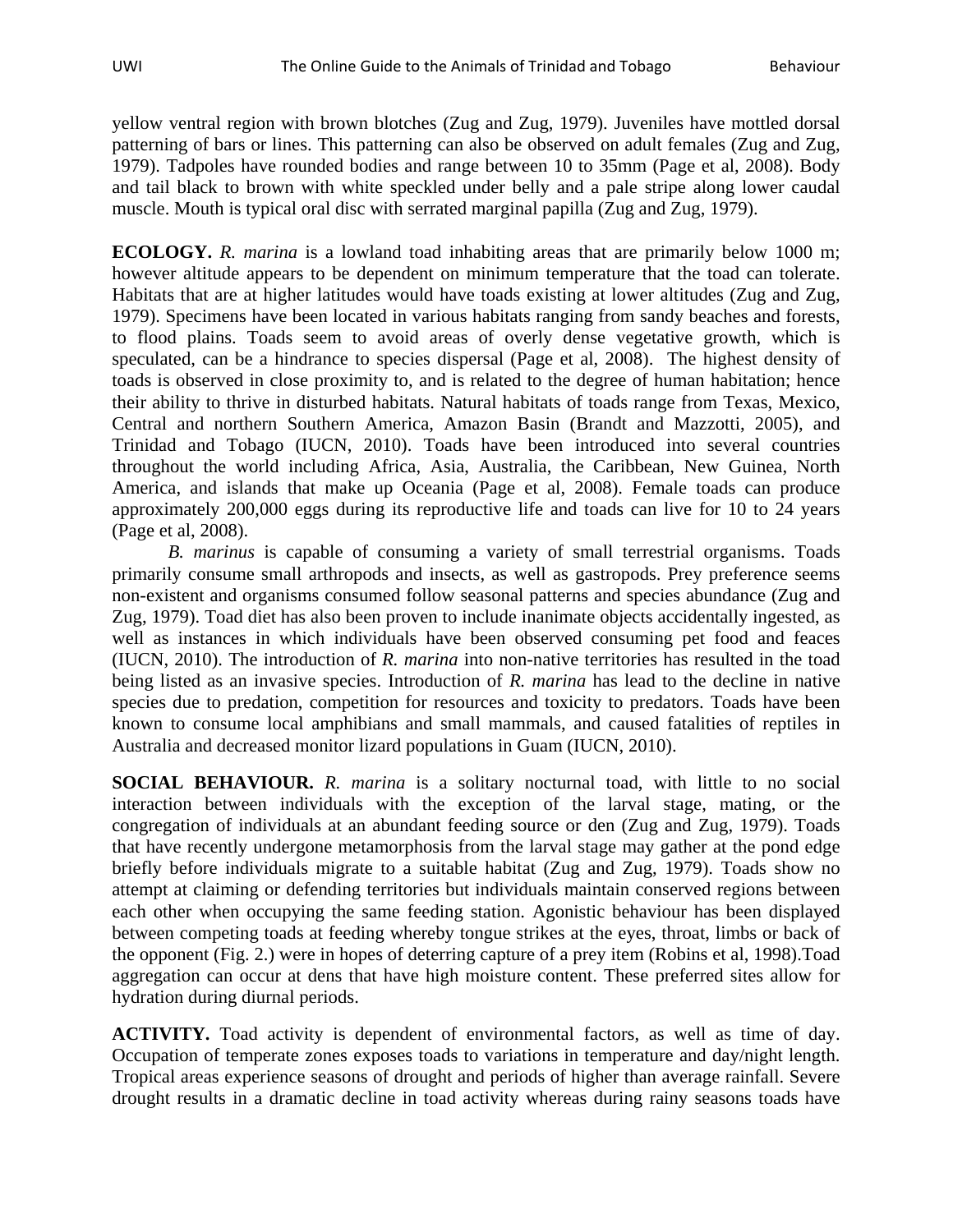been recorded as having activity based on a three day cycle (Zug and Zug, 1979). Toads are primarily nocturnal with the exception of tadpoles and newly metamorphosed toads. Activity occurs soon after dusk and continues only for short periods at select feeding sites, after which toads then retreat for the rest of the night. Diurnal activities of toads are a rare occurrence due to the possibility of desiccation attributed to their permeable skin, thus individuals retreat to suitable dens that allow for moisture retention and up-take. Hydration is maintained by absorption of water through a thin, extremely vascularized section of skin located on the ventral pelvic region (Cohen and Alford, 1996). Movement through a toad's environment is achieved by jumping or swimming which is facilitated via propulsion produced by muscular hind limbs (Gillis and Biewener, 2000). When stationary, toads sit in an up-right position whereas travel is obtained primarily through hops over short distances (Hilgris, 2001).

**FEEDING BEHAVIOUR.** Prey location by toads is achieved primarily through visual stimuli. Motion produced by suitably sized organisms initiates a sequence of actions beginning with the toad positioning its body in the direction of the prey item. The toad subsequently fixates and stalks its prey until within suitable striking range. The prey is quickly captured using the tongue which is quickly protracted. Prey is capture with the dorsal region of the tongue. The tongue is quickly retracted into the mouth, prey swallowed and mouth wiped with forelimbs. Olfactory and auditory senses are utilized much less; however the apparent noise created by insects can attract toads to a feeding area (Zug and Zug, 1979).

Food choice is influenced by seasonal events leading to changes in food abundance; therefore the type of prey that comprises a toad's main diet is decided by availability rather than preference (Zug and Zug, 1979). Toads are not overly selective of prey size but limited by size of buccal opening and expansion of stomach. Typical prey size falls between 0.5 cm and 1.0 cm in length with large adults capable of ingestion prey the size of a mouse (Page et al, 2008). Observations, however indicate that large adults may ignore prey that measure below 0.2 cm in length (Zug and Zug, 1979).

**COMMUNICATION.** Communication between toads occur through vocalizations and body vibrations (Bowcock et al, 2008). These signals are utilized as aides in reproductive strategies. Vocalizations, with the exception of the release call, are performed solely by the male of the species whereas vibrations are performed by both sexes. Body vibrations are utilized by females, along with a release call, in attempts to cue mounted males to alight from the mating embrace (Bowcock et al, 2008).

**SEXUAL BEHAVIOUR.** Sexually maturity occurs in females that have attained sizes ranging from 7.5-10cm, and males from 8.5-9.5cm (Zug and Zug, 1979). Mating can commence within the period ranging from the end of the dry season up until late in the rainy season. The larger female is mounted by a male and remains attached until eggs are released into a shallow water body at which point sperm is released by the male resulting in fertilization. Release of eggs occurs during a single amplexus and not spanning several matings with different males (Zug and Zug, 1979). Tadpoles emerge within 36 to 48 hours measuring approximately 0.5 cm, and metamorphosis occurs approximately within two months at approximately 1.5 cm. Speed of metamorphosis is influenced by change in seasons from wet to dry thereby resulting in drying of water bodies.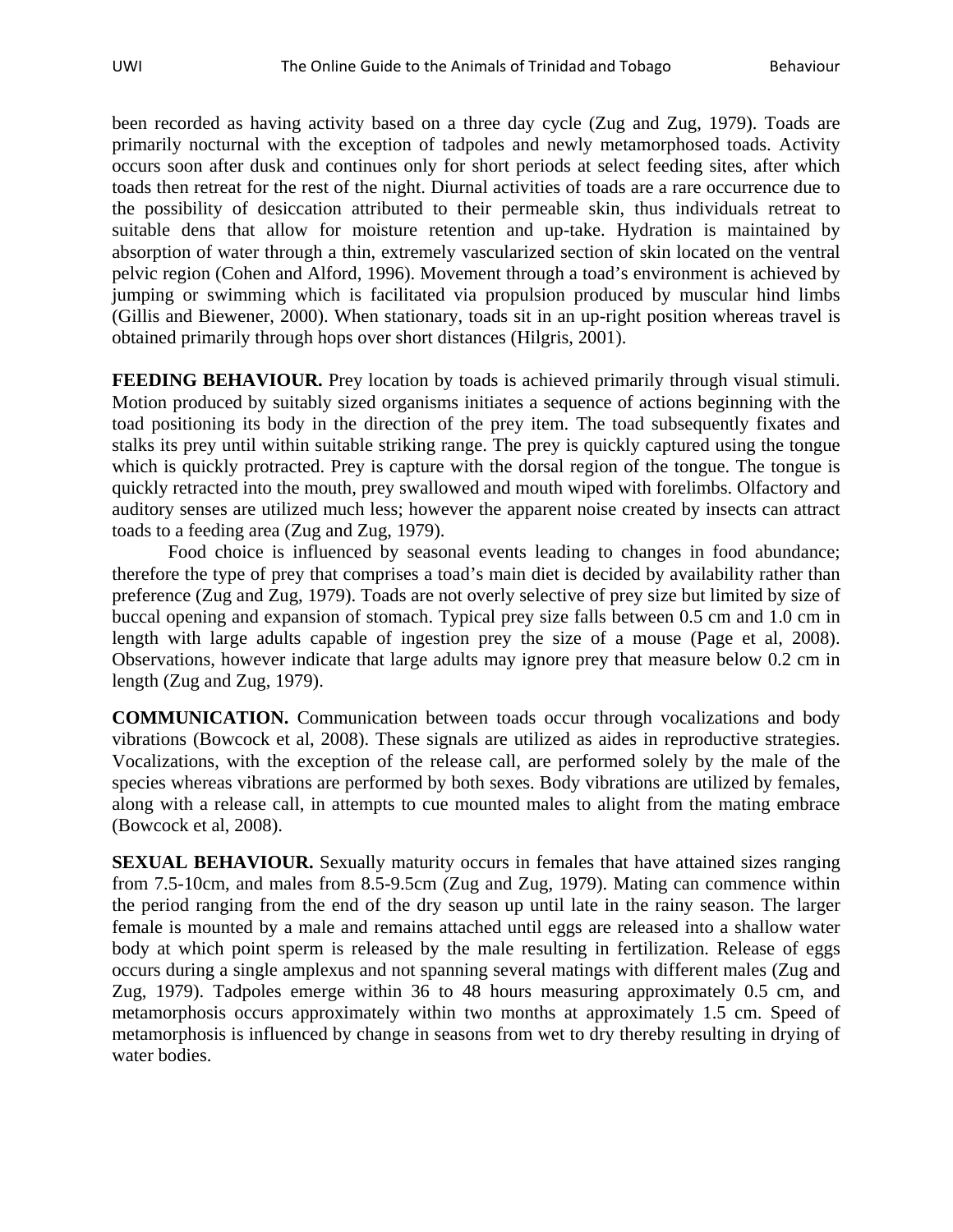**POST-METAMORPHIC TOADS.** Recently emerged toads disperse from pond edge to a suitable habitat. Predation of these toadlets is high due to small size and reduced toxicity. Reduction in predation occurs as juveniles increased in size (Zug and Zug, 1979).

**ANTI-PREDATOR BEHAVIOUR.** Predation of recently metamorphosed toads and juveniles is higher than in adults due to size and the secretion of bufotoxin from parotoid glands. Eggs have lower predation by fish as compared to other toad species due to toxic mucus covering. Confrontation by possible threat initiates avoidance tactics in which the toad elevates its body and presents its dorsal region to the on-coming threat.

## **REFERENCES**

- Bowcock, H, G Brown, and R Shine. 2008. Sexual communication in cane toads, Chaunus marinus: what cues influence the duration of amplexus? *Animal Behaviour*. Volume: 75, Issue: 4, Pages: 1571-1579
- Brandt L. A., and F. J. Mazzotti, 2009. Marine Toads *(Bufo marinus*). *WEC 11*. IFAS*.*
- Cohen, Martin P., and Ross A. Alford. 1996.Factors affecting Diurnal Shelter use by the Cane Toad, *Bufo marinus*. *Herpetologica.* Vol 52 (2), Pgs.172-181.
- Gillis, G. B. and A. A. Biewener. 2000. Hindlimb Extensor Muscle Function during Jumping and Swimming in the Toad (*Bufo Marinus*). *The Journal of Experimental Biology*. Pgs. 3547–3563.
- Hilgris, R. 2001. "Bufo marinus" (On-line), Animal Diversity Web. Accessed October 27, 2011 [http://animaldiversity.ummz.umich.edu/site/accounts/information/Bufo\\_marinus.html.](http://animaldiversity.ummz.umich.edu/site/accounts/information/Bufo_marinus.html)
- IUCN SSC Invasive Species Specialist Group. "Rhinella marina (=Bufo marinus) (amphibian)." Last Modified: Wednesday, May 26, 2010. <http://www.issg.org/database/species/ecology.asp?si=113&fr=1&sts=&lang=EN>
- Page, A., W. Kirkpatrick and M. Massam. 2008. Risk Assessments for Exotic Reptiles and Amphibians introduced to Australia – Cane Toad (*Bufo marinus*) (Linnaeus, 1758) *Department of Agriculture and Food, Western Australia*
- Robins, A., G. Lippolis, A. Bisazza, G. Vallortigara, and L. J. Rogers. 1998. Lateralized agonistic responses and hindlimb use in toads. *Animal Behaviour*, Vol. 56, 875–881
- Zug, G. R. and P. Zug. 1979. The Marine Toad, *Bufo marinus.* A Natural History Resume of Native Populations. Smithsonian Institution Press. City of Washington.

Author: Theron Compton Posted online: 2011